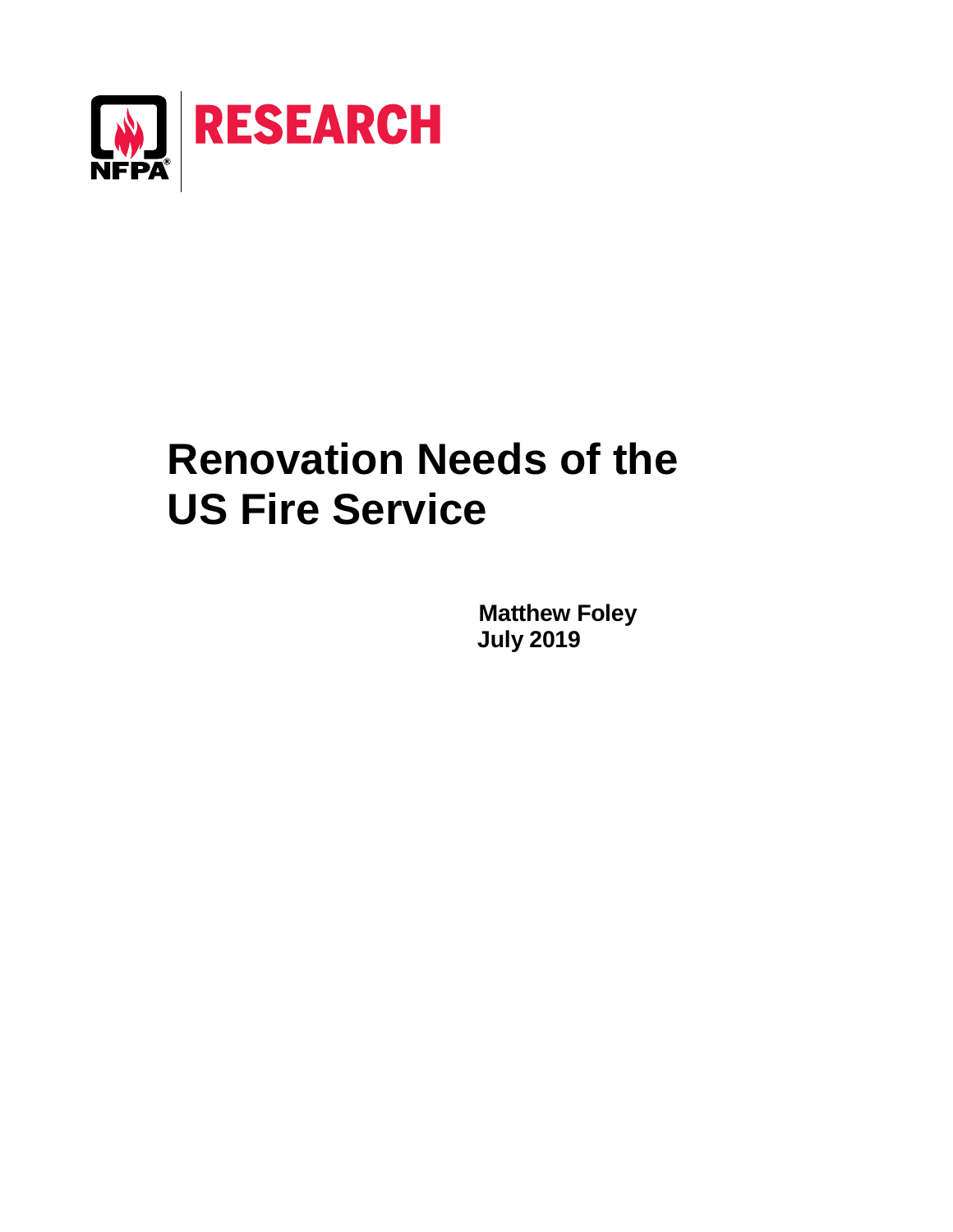#### **Abstract**

This report evaluates the renovation needs of the US fire stations through the review of case studies and research involving fire station renovation projects.

Note: All monetary values stated in this report are valid based on the publication year of this report.

Keywords: fire station, needs assessment, renovation.

To learn more about research at NFPA visit [www.nfpa.org/research.](http://www.nfpa.org/research)

NFPA Index No. 2915

Copyright© 2019, National Fire Protection Association, Quincy, MA

This custom analysis is prepared by and copyright is held by the National Fire Protection Association. Notwithstanding the custom nature of this analysis, the NFPA retains all rights to utilize all or any part of this analysis, including any information, text, charts, tables or diagrams developed or produced as part hereof in any manner whatsoever as it deems appropriate, including but not limited to the further commercial dissemination hereof by any means or media to any party. Purchaser is hereby licensed to reproduce this material for his or her own use and benefit, and to display this in his/her printed material, publications, articles or website. Except as specifically set out in the initial request, purchaser may not assign, transfer or grant any rights to use this material to any third parties without permission of NFPA.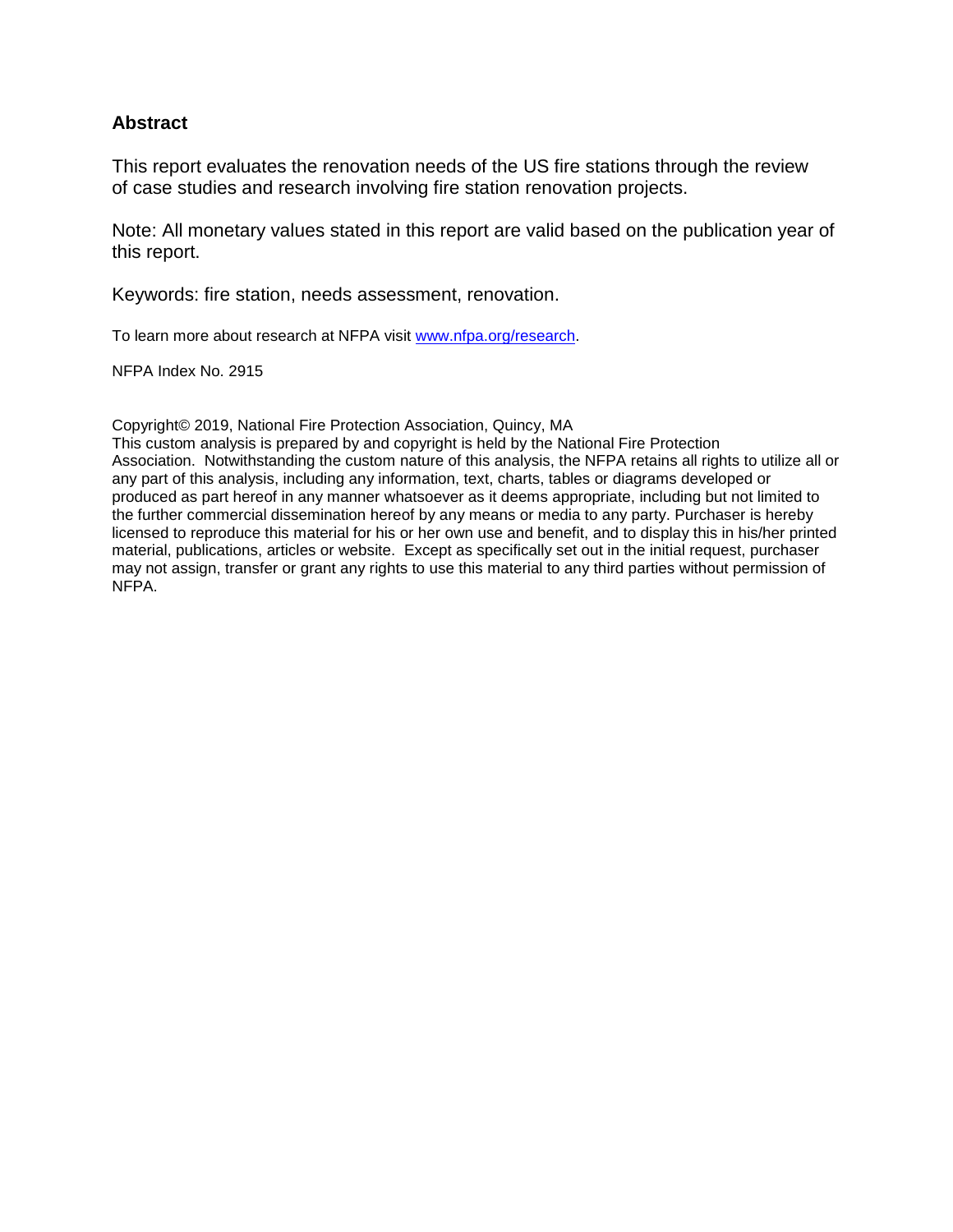## Key Findings

The renovation needs of the US Fire Stations evaluated in this report are summarized below:

- **Fire Stations over 40-Years Old** The Fourth Needs Assessment of the US Fire Service reports that 21,230 fire stations, or 43 percent of all US fire stations, are over 40 years old. These stations are more likely to have problems that cannot be addressed through repair and maintenance alone. Roughly 61% of the fire stations with this deficiency exist in communities serving less than 9,999 people. The Craftsman National Building Cost Manual provides construction estimates for a new fire station based on the size and quality of the facility. Additionally, a case study of the Houston Fire Department describes the replacement of a 54-year old fire station with a new 10,800 square-foot fire station for \$5.1 million. Based on the assumptions in this report, the total cost to replace the 21,320 fire stations over 40-years old is estimated between \$70 billion to \$100 billion.
- **Fire Stations without Exhaust Emission Control** The Fourth Needs Assessment of the US Fire Service reports that 29,120 fire stations, or 59 percent of all US fire stations, do not have exhaust emission control. These systems mitigate firefighter exposure to diesel fumes when an apparatus leaves or returns to the station. Roughly 78% of the fire stations with this deficiency exist in communities serving less than 9,999 people. A local tailpipe system, which filters both particulates and gases, can be installed for roughly \$40,000 to \$60,000 per fire station. Based on the assumptions in this report, the total cost to renovate the 29,120 fire stations without exhaust emission control is estimated between \$1.2 billion to \$1.7 billion.
- **Fire Stations without Backup Power** The Fourth Needs Assessment of the US Fire Service reports that 17,030 fire stations, or 35 percent of all US fire stations, do not have access to backup power. Access to a backup power supply is critical to ensuring that fire departments can continue operations during an emergency event. Roughly 75% of the fire stations with this deficiency exist in communities serving less than 9,999 people. FEMA provides the Hazard Mitigation Grant Program to assist with these expenses and assumes a project cost of \$50,000 to install a generator for a fire station serving 27,000 residents. Two generator installations completed with the Hazard Mitigation Grant Program report a project cost of roughly \$88,000 to \$100,000 per fire station. Based on the assumptions in this report, the total cost to provide the 17,030 fire stations without backup power with an emergency generator is estimated between \$850 million to \$1.7 billion.
- **Fire Stations without Separate Facilities for Female Firefighters** Since many of the 40-year-old fire stations were constructed when fire departments were exclusively male, a sizable portion of these stations was likely built without consideration for female firefighters. Although the US Department of Labor reported that only 5.9 percent of career firefighters were women in 2015, the Fourth Needs Assessment estimates that roughly 10 percent of all firefighters, including career and volunteer representatives, were women during this year. It is also important to note that the distribution of male and female representation in the fire service varies between different types of fire departments and the size of the community they serve. The costs to install separate facilities for female firefighters are dependent on the scope of work required for each fire station. Tampa Fire Rescue has previously addressed this issue by installing sleep partitions in 17 fire stations for \$160,000 while FDNY has opted to completely renovate 47 of these fire stations for a reported estimate of \$50 million. It is recommended that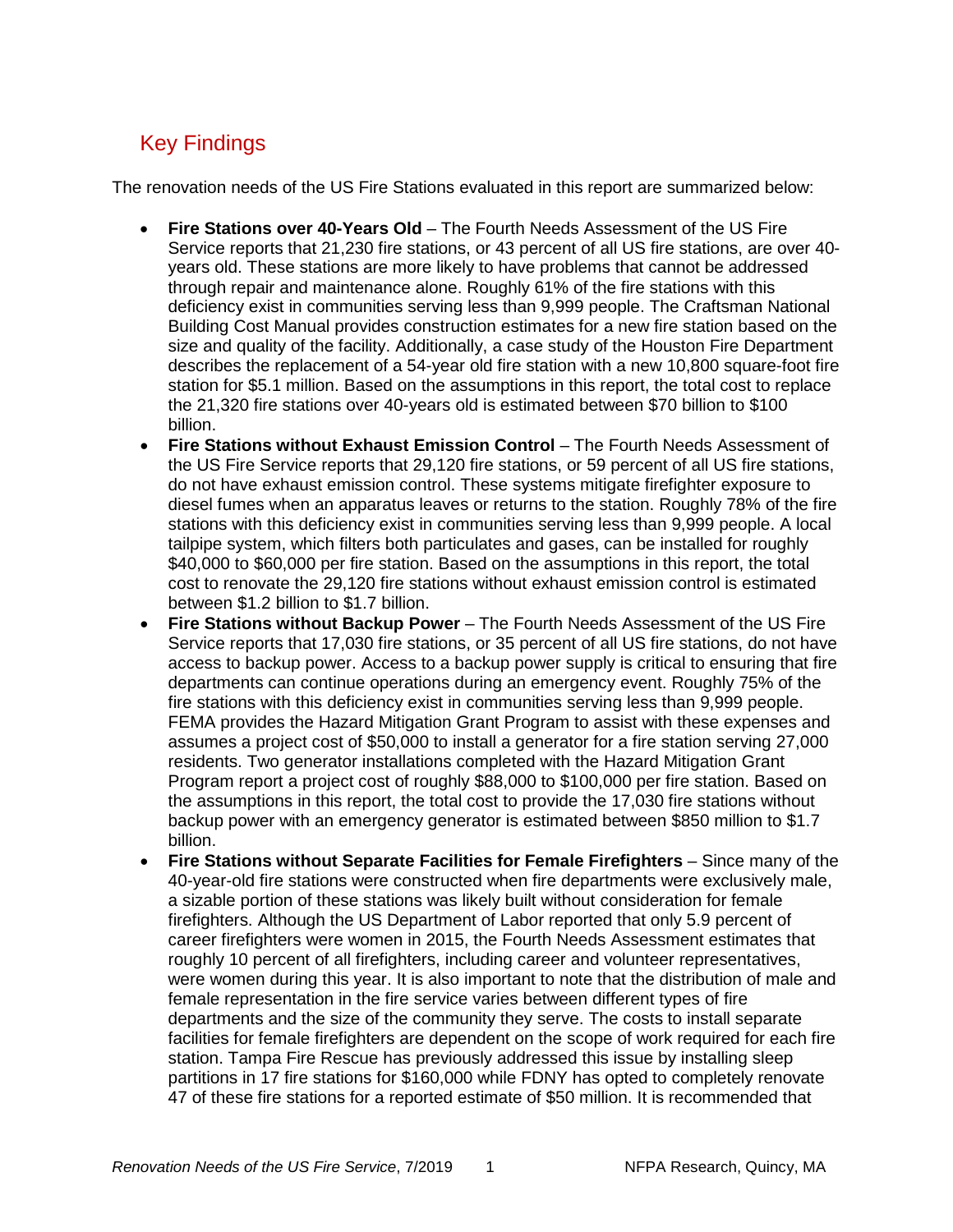further research is conducted to determine the total number of fire stations that do not provide separate facilities for female firefighters in order to estimate the total cost to renovate these stations.

• **Fire Stations in Need of Mold Remediation** – Despite the industry perception that mold in fire stations is a common concern, the total number of fire stations affected by this issue is unknown. When the Nashville Fire Department tested all of their fire stations in 2011, it identified mold in 33 of the 37 stations. Regardless of any existing mold, the International Association of Fire Fighters recommends that all fire stations include humidity control, adequate ventilation and the use of mold inhibiting products. If mold remediation is necessary, the costs for removal are dependent on the extent of mold growth. While the Conroe Fire Station mold remediation project cost roughly \$90,000, the South Portland Fire Department required major renovations with a project estimate of \$1.3 million. It is recommended that further research is conducted to determine the total number of fire stations affected by the presence of mold to estimate the total remediation cost for these stations.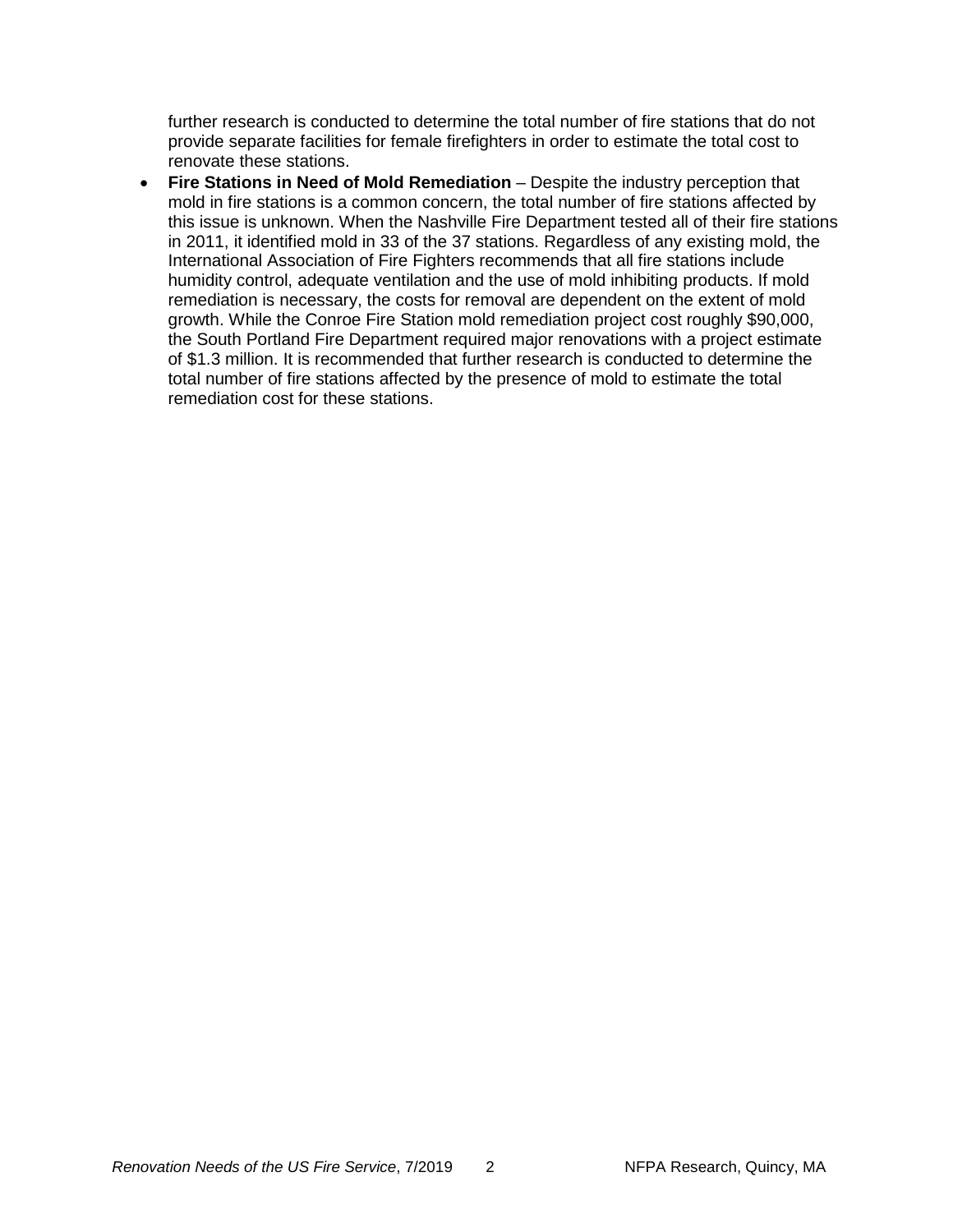## 1. Introduction

To estimate the demands of the fire service, NFPA publishes a study called the Needs Assessment of the US Fire Service. The Fourth Needs Assessment was published in 2016 with the findings of its 2015 study. This assessment followed three earlier surveys completed in 2001, 2005 and 2010. The goal of the survey is to compare what fire departments actually have with what existing standards, government regulations, and other guidance documents state they need in order to be safe and effective (Haynes).

The purpose of this report is to evaluate the renovation needs of US Fire Stations and evaluate several solutions for each deficiency. Case studies are included throughout this report to provide real-world examples and to help estimate the costs associated with each remediation project. The deficiencies noted in this report include fire stations that: (1) are over 40-years old, (2) are not equipped with exhaust emission control, (3) are without backup power, (4) do not have separate facilities for female firefighters, and (5) are in need of mold remediation.

## 2. Renovation Needs

#### 2.1 Fire Stations over 40-Years Old

#### *2.1.1 The Problem*

Although there is no national guidance for the maximum age of a fire station, it is assumed that more problems will be present in older fire stations. These fire stations are more likely to have problems that are unable to be addressed through repair and maintenance alone. To evaluate this concern, NFPA uses 40-years old as a threshold to identify aging fire stations (Haynes).

The Fourth Needs Assessment reports that approximately 61% of the fire stations greater than 40-years old exist in communities serving less than 9,999 people. The total number of fire stations over 40-years old in communities of certain population size are estimated in Table 1 (Haynes).

| Table 1: Fire Stations over 40-Years Old |                                |  |
|------------------------------------------|--------------------------------|--|
| <b>Population of Community</b>           | <b>Number of Fire Stations</b> |  |
| 500,000 or more                          | 1,340                          |  |
| 250,000 to 499,999                       | 480                            |  |
| 100,000 to 249,999                       | 930                            |  |
| 50,000 to 99,999                         | 890                            |  |
| 25,000 to 49,999                         | 1,460                          |  |
| 10,000 to 24,999                         | 3,200                          |  |
| 5,000 to 9,999                           | 2,440                          |  |
| 2,500 to 4,999                           | 2,860                          |  |
| <b>Under 2,500</b>                       | 7,630                          |  |
| Total                                    | 21,230                         |  |
| Percent of US Total                      | 43%                            |  |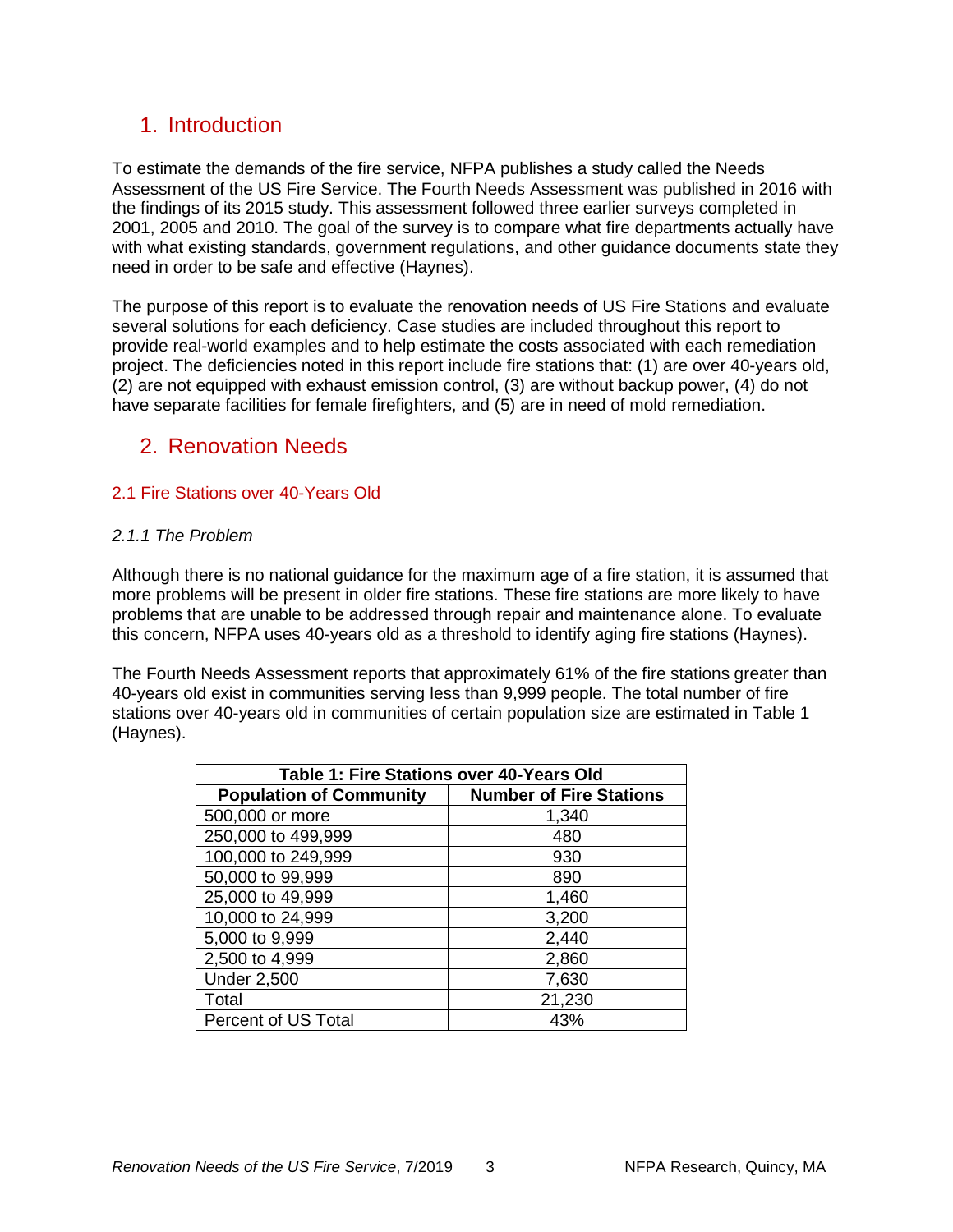A shortage of funding, including tight budgets and an absence of grants to support the construction of new fire stations, could explain the high percentage of older stations. Overall, the percentage of fire stations over 40-years old has increased since 2001. This progression is illustrated in Figure 1 (Haynes).



Figure 1: Percentage of Fire Stations over 40-Years Old

Since the percentage of fire stations over 40-years old is steadily increasing, it is likely that the percentage of older stations is also increasing. Therefore, many of the fire stations that were recorded as 40-years old in 2001 were likely over 55-years old when the Fourth Needs Assessment was published in 2016 (Haynes).

#### *2.1.2 The Cost*

To estimate the costs of new construction, Craftsman produces a National Building Cost Manual. The National Building Cost Manual includes tools to estimate the project costs of a new fire station. However, these estimates only represent the construction costs including labor, material, equipment, plans, building permits, supervision, overhead, and profit. The construction cost estimates for a new fire station are listed in Table 2 (Moselle).

| Table 2: Construction Cost Estimates for a New Fire Station |                                              |           |           |  |
|-------------------------------------------------------------|----------------------------------------------|-----------|-----------|--|
|                                                             | First Floor - Estimated Cost per Square Foot |           |           |  |
| <b>Quality Class</b>                                        | 6,000 SF                                     | 10,000 SF | 20,000 SF |  |
| Best                                                        | \$241                                        | \$225     | \$209     |  |
| Average                                                     | \$156                                        | \$146     | \$135     |  |
| Low                                                         | \$116                                        | \$108     | \$101     |  |
| Second and Higher Floors - Estimated Cost per Square Foot   |                                              |           |           |  |
| <b>Quality Class</b>                                        | 6,000 SF                                     | 10,000 SF | 20,000 SF |  |
| <b>Best</b>                                                 | \$212                                        | \$197     | \$184     |  |
| Average                                                     | \$137                                        | \$128     | \$119     |  |
| Low                                                         | \$102                                        | \$95      | \$89      |  |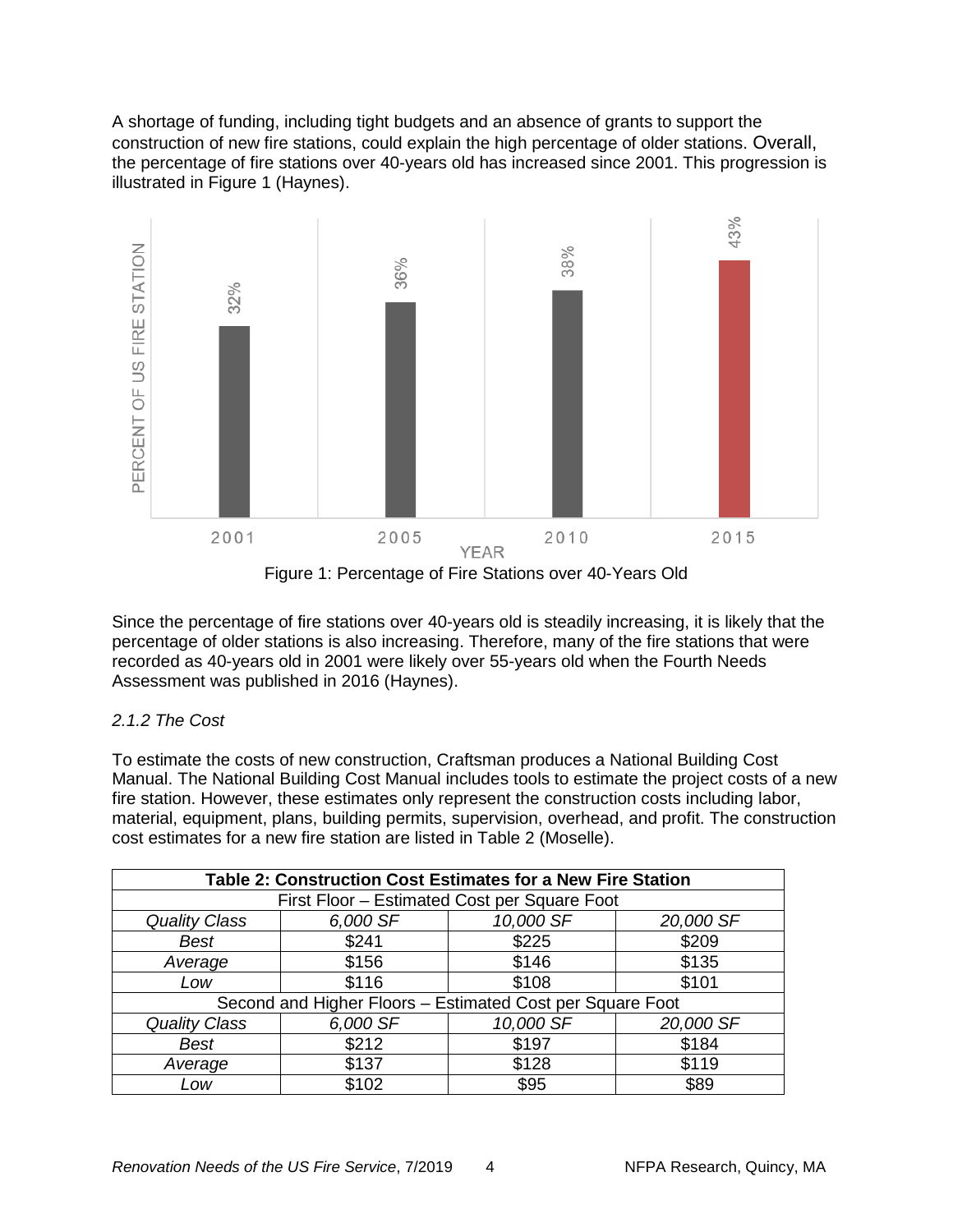In addition to the basic construction costs of a fire station, total project costs include land acquisition, financing, and professional service fees paid to the architect and subcontractors. It is also important to consider that labor costs will be more expensive where the project is constructed with state or federal funds as this financing typically requires the payment of prevailing wages (Wilmoth).

To minimize the costs of a new fire station, Brown Reynolds Watford Architects recommends the following considerations (Wilmoth):

- **Building Shape** The design of the building can be rectangular to minimize construction costs.
- **Construction Type** Wood construction can be used for the living side of the fire station to reduce costs. Additionally, the bays can be concrete masonry units which can serve as durable exterior material.
- **Site Plan** Site paving is a sizable expense that should be minimized where possible.

One option to reduce costs is to use a prefabricated wood building in the construction of a new fire station. These prefabricated buildings can drastically reduce construction costs to roughly \$60 to \$70 per square foot. Another option to minimize construction costs is to utilize town resources. For example, the Richmond Fire Department saved on the cost of their new fire station by performing demolition with road crews. Some cities may even be willing to waive fees or install meters and taps for the project at a reduced cost (Wilmoth).

While several economical options are available, some jurisdictions may decide to use the funding towards the construction of a more advanced fire station. In 2009, the Houston Fire Department began a project to replace a 54-year old fire station. This development involved the construction of a one-story, 10,800 square-foot fire station consisting of three apparatus bays, a study area, an exercise room, a full kitchen, and a covered outdoor grill area. The project received a LEED-silver certification, making it the first fire station to achieve this designation in Houston. The project cost was roughly \$472 per square foot with a total cost of \$5.1 million. The new Houston Fire Station 37 is shown in Figure 2 (Houston Green Building).



Figure 2: Fire Station 37 in Houston, TX

It is difficult to determine the cost of a new fire station without knowing space needs, location, site condition and professional preferences of the fire department. Since many fire stations are constructed with a cost of \$275 to \$400 per square foot, these values can be used as a rough estimate for jurisdictions evaluating a new fire station project (Wilmoth). For example, the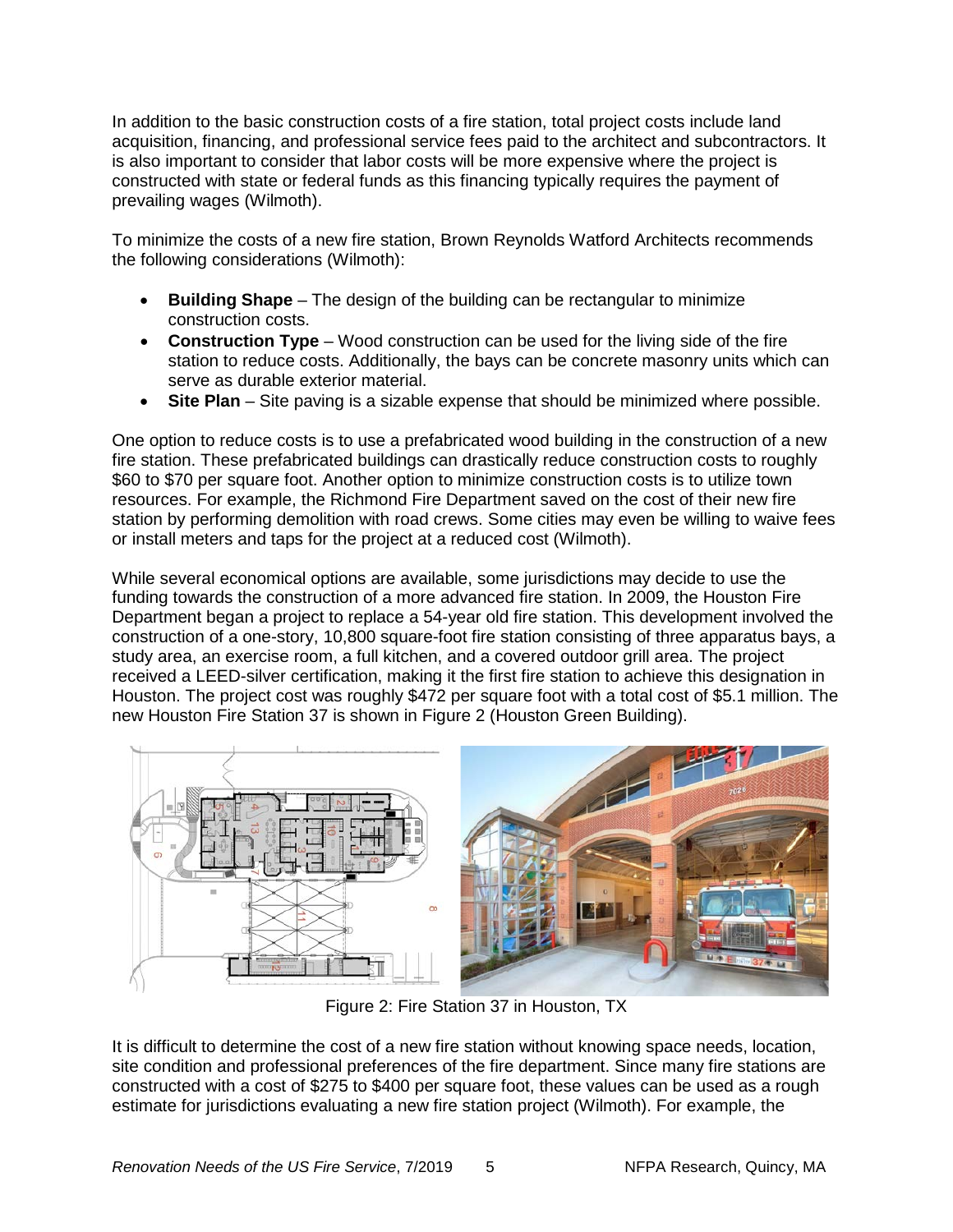construction of a new 12,000 square-foot fire station could be estimated at roughly \$3.3 million to \$4.8 million. Using these assumptions, the total cost to replace the 21,230 aging fire stations with new 12,000 square-foot fire stations can be estimated at roughly \$70 billion to \$100 billion. These cost estimates are summarized by communities of certain population size in Table 3.

| Table 3: Total Replacement Cost for Fire Stations over 40-Years Old |                                |              |                      |
|---------------------------------------------------------------------|--------------------------------|--------------|----------------------|
| <b>Population of Community</b>                                      | <b>Number of Fire Stations</b> | Low Estimate | <b>High Estimate</b> |
| 500,000 or more                                                     | 1,340                          | \$4.4B       | \$6.4B               |
| 250,000 to 499,999                                                  | 480                            | \$1.6B       | \$2.3B               |
| 100,000 to 249,999                                                  | 930                            | \$3.1B       | \$4.5B               |
| 50,000 to 99,999                                                    | 890                            | \$2.9B       | \$4.3B               |
| 25,000 to 49,999                                                    | 1,460                          | \$4.8B       | \$7.0B               |
| 10,000 to 24,999                                                    | 3,200                          | \$10B        | \$15B                |
| 5,000 to 9,999                                                      | 2,440                          | \$8.1B       | \$12B                |
| 2,500 to 4,999                                                      | 2,860                          | \$9.4B       | \$14B                |
| <b>Under 2,500</b>                                                  | 7,630                          | \$25B        | \$37B                |
| Total                                                               | 21,230                         | \$70B        | \$100B               |

#### 2.2 Fire Stations without Exhaust Emission Control

#### *2.2.1 The Problem*

When a diesel-powered fire apparatus leaves or returns to a fire station, it generates hazardous emissions that can spread throughout the apparatus bay and living quarters. If the exhaust is not properly captured, firefighters can be exposed to diesel exhaust for an extended portion of their shifts (Baldwin). This deficiency can be mitigated through the installation of an exhaust emission control system.

According to the Occupational Safety and Health Administration (OSHA), prolonged diesel exhaust and diesel particulate matter exposure can increase the risk of cardiovascular disease, cardiopulmonary disease, respiratory disease and lung cancer. In 2012, the International Agency for Cancer Research classified diesel exhaust as a known human carcinogen (OSHA). The focus of the fire service on this topic is exemplified by the major initiative to establish a new NFPA standard on contamination control in the fire service and the Fire Protection Research Foundation Report titled "Recommendations for Developing and Implementing a Fire Service Contamination Control Campaign" (Stull). In today's heightened sense of contamination control, exhaust emission control is one specific focus area.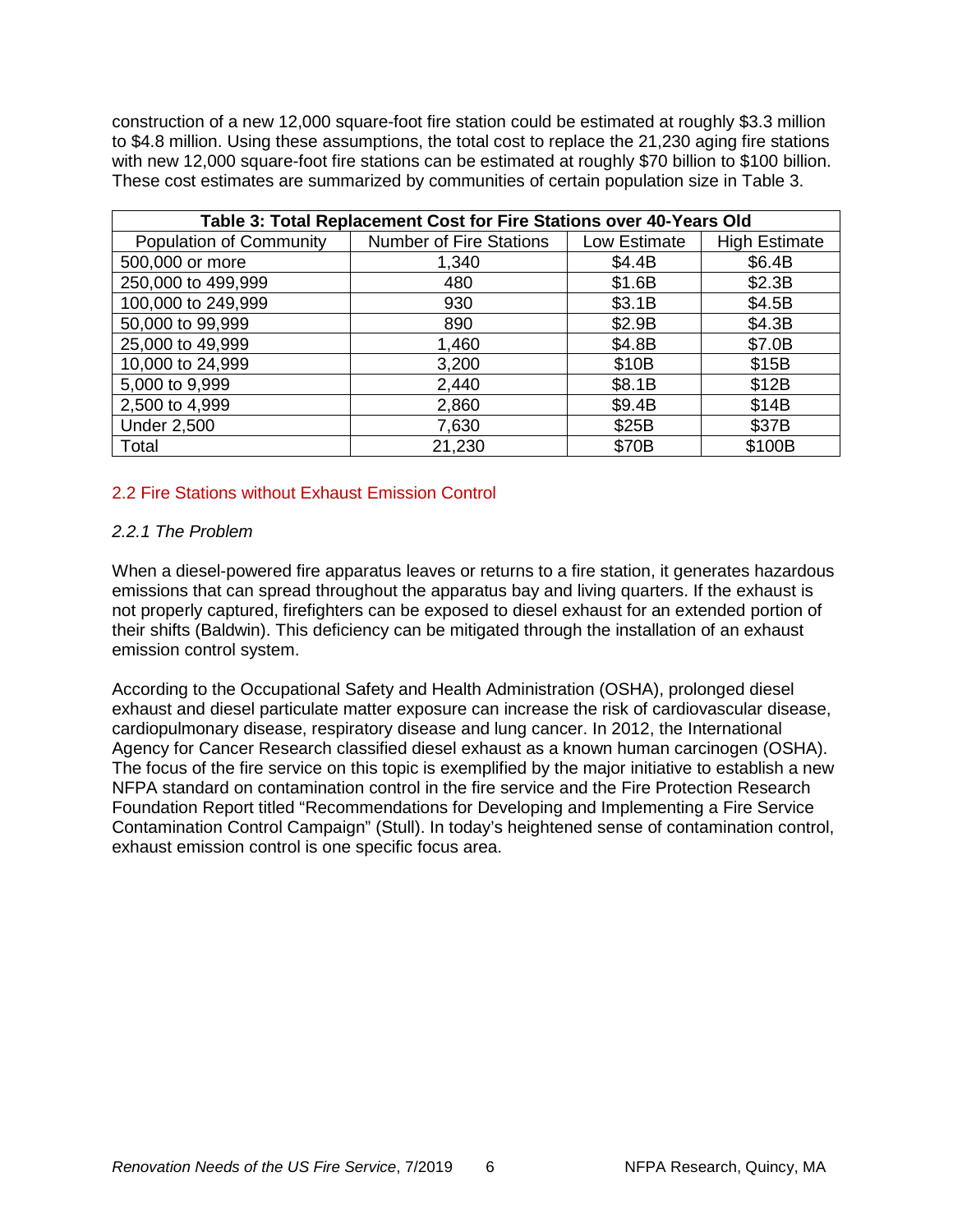The Fourth Needs Assessment reports that approximately 78% of the fire stations without exhaust emission control exist in communities serving less than 9,999 people. The total number of fire stations without exhaust emission control in communities of certain population size are estimated in Table 4 (Haynes).

| <b>Table 4: Fire Stations without Emission Control</b> |                                |  |
|--------------------------------------------------------|--------------------------------|--|
| Population of Community                                | <b>Number of Fire Stations</b> |  |
| 500,000 or more                                        | 640                            |  |
| 250,000 to 499,999                                     | 280                            |  |
| 100,000 to 249,999                                     | 600                            |  |
| 50,000 to 99,999                                       | 750                            |  |
| 25,000 to 49,999                                       | 1,320                          |  |
| 10,000 to 24,999                                       | 2,840                          |  |
| 5,000 to 9,999                                         | 3,440                          |  |
| 2,500 to 4,999                                         | 5,150                          |  |
| <b>Under 2,500</b>                                     | 14,100                         |  |
| Total                                                  | 29,120                         |  |
| <b>Percent of US Total</b>                             | 59%                            |  |

Although a majority of fire stations are not equipped with exhaust emission control, there has been considerable renovation progress since 2001. The number of fire stations without exhaust emission control had declined from 78 percent in 2001 to 66 percent in 2010. From 2011 to 2014, an estimated 2 percent of the Assistance to Firefighters Grant funds were awarded to facility modification projects. This funding contributed to the reduction of fire stations without exhaust emission control from 66 percent in 2010 to 59 percent in 2015. This progression is illustrated in Figure 3 (Haynes).

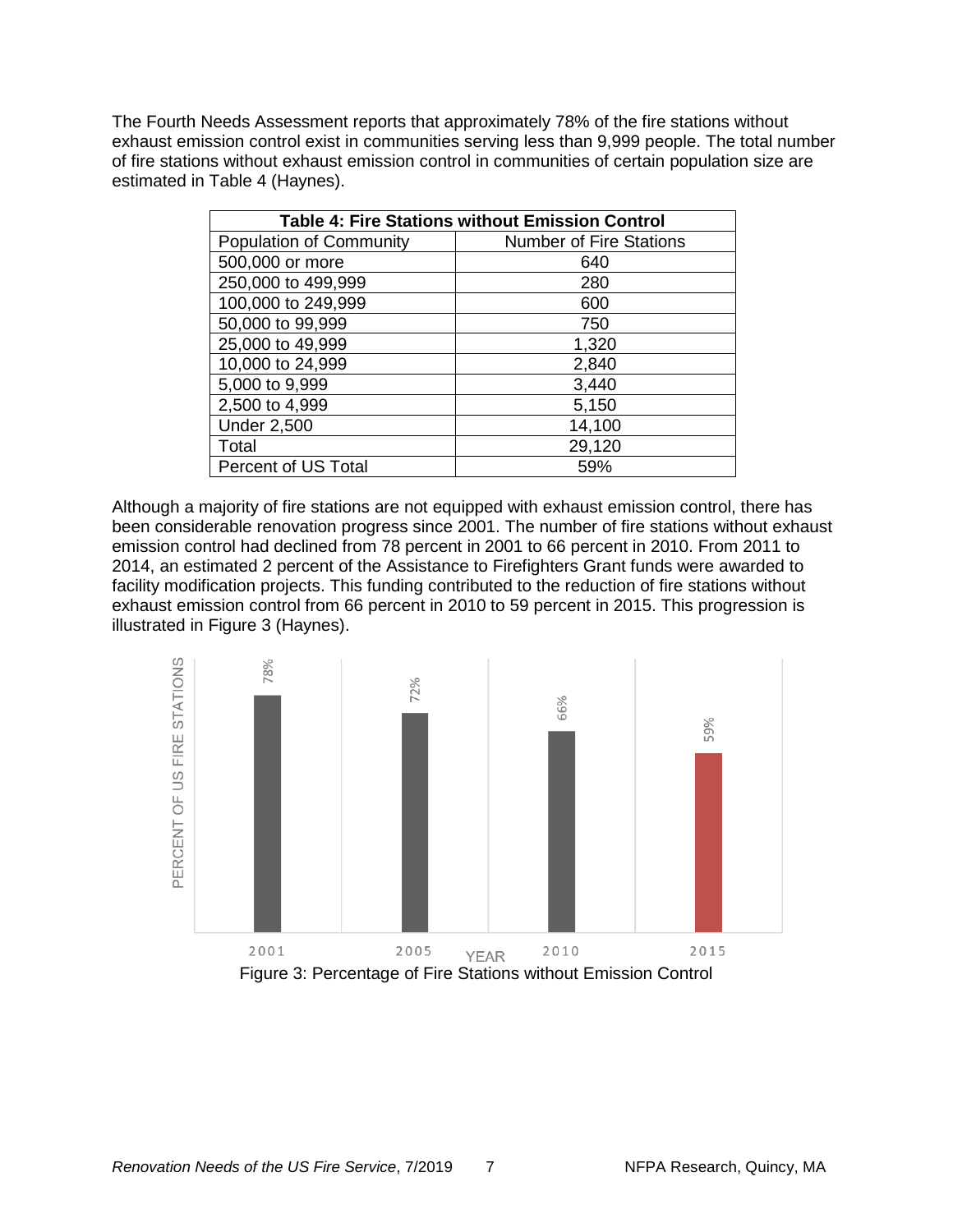#### *2.2.2 The Cost*

There are generally three different options to capture exhaust emissions in a fire station. These options include the following (Baldwin):

- **Engine Exhaust Filters** This method uses filters in the exhaust system or at the apparatus tailpipe to remove particulate from the exhaust stream. The main disadvantage of this method is that only particulate is removed from the exhaust stream while the gases of the exhaust are not filtered. The approximate cost of one filter system was \$10,000 in 2009.
- **Local Tailpipe Exhaust Ventilation** This method works by attaching a hose to the apparatus tailpipe and connecting it to an exhaust fan. Since the exhaust is discharged outside of the station, this method removes particulate and gaseous emissions from the apparatus bay. The main disadvantage of this method is that firefighters must remember to attach the hose to the apparatus tailpipe. The costs of this system vary with the length of hose, type of overhead mounting and the number of options purchased. To offset the expenses of these systems, some manufacturers have teamed up with organizations to provide grant writing assistance (Plymovent). Several manufacturers also specify that these systems can be installed by firefighters to offset expenses, however, the labor concerns of some fire departments may restrict the installation of these systems to trained professionals (Air Cleaning Specialists). As a result, the costs of these systems are estimated between \$40,000 and \$60,000 (Jackson).
- **Dilution Ventilation** This method uses a fan to exhaust the contaminated air outside while fresh makeup air flows into the garage through open doors or supply air openings. The fan can be integrated into the station alerting system to ensure that it turns on before the fire trucks are started. The main disadvantage of this method is the sizable costs of heating or cooling the makeup air. Therefore, the total cost of a dilution ventilation system is heavily influenced by the climate of the installation site.

When selecting which system is the best fit for a specific fire department, several factors should be considered including cost, local serviceability, mechanical codes, energy codes, climate, existing equipment and apparatus type (Copeland). For many fire stations without any exhaust emission control, the installation of a local tailpipe exhaust ventilation is a substantial improvement. This system is common in many fire stations since it provides adequate filtration of both particles and gases and can be installed in different climates without the high expenses of conditioning makeup air.

An example of the local tailpipe exhaust ventilation system is shown in Figure 4 (Plymovent).



Figure 4: Local Tailpipe Exhaust System Example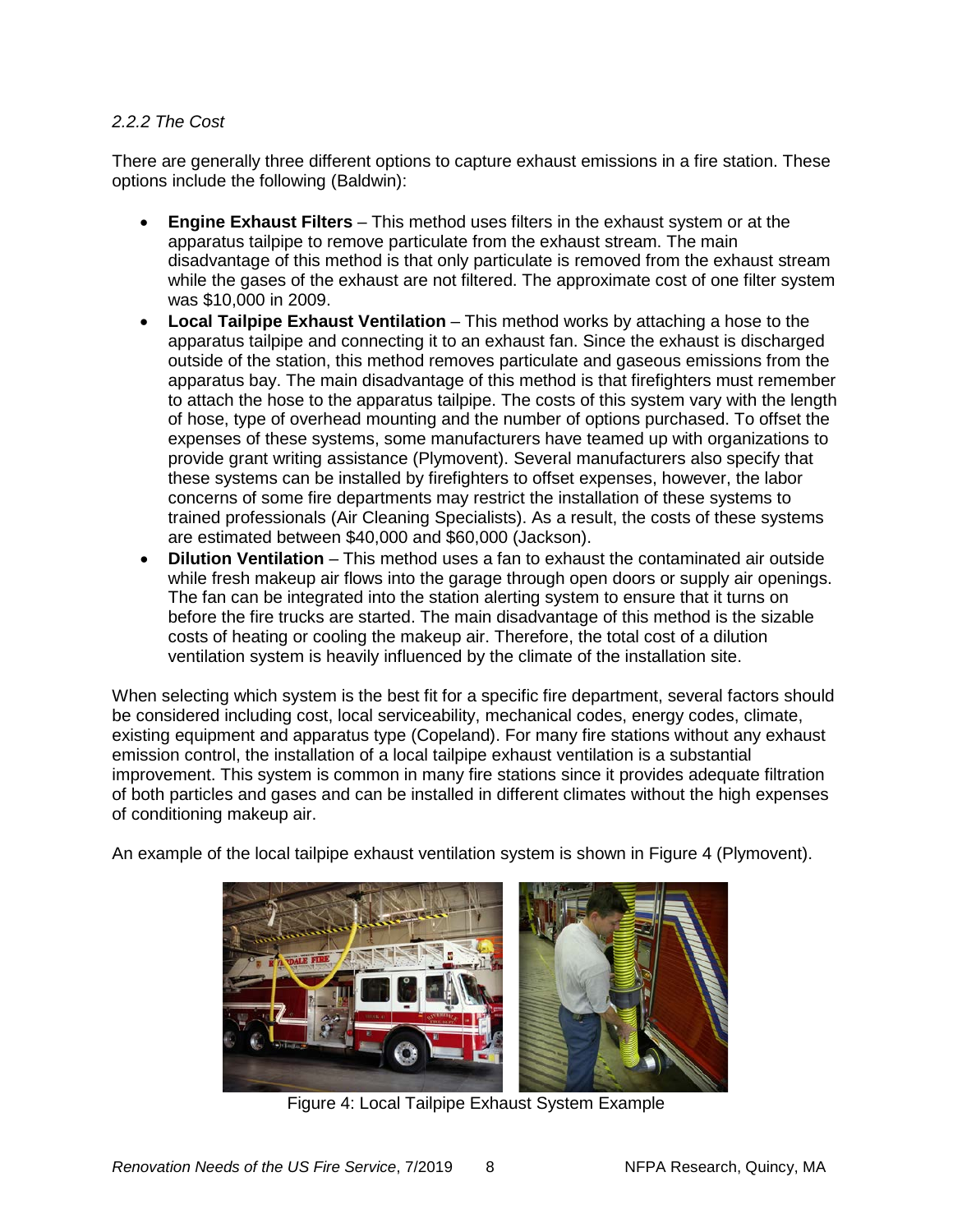Assuming that a local tailpipe exhaust ventilation system is professionally installed, the average cost of each system can be estimated as roughly \$40,000 to \$60,000. Using these assumptions, the total cost to renovate the 29,120 fire stations without exhaust emission control with a local tailpipe exhaust ventilation system would be roughly \$1.2 billion to \$1.7 billion. These cost estimates are summarized by communities of certain population size in Table 5.

| Table 5: Total Renovation Costs for Fire Stations without Emission Control |                                |              |                      |
|----------------------------------------------------------------------------|--------------------------------|--------------|----------------------|
| <b>Population of Community</b>                                             | <b>Number of Fire Stations</b> | Low Estimate | <b>High Estimate</b> |
| 500,000 or more                                                            | 640                            | \$26M        | \$38M                |
| 250,000 to 499,999                                                         | 280                            | \$11M        | \$17M                |
| 100,000 to 249,999                                                         | 600                            | \$24M        | \$36M                |
| 50,000 to 99,999                                                           | 750                            | \$30M        | \$45M                |
| 25,000 to 49,999                                                           | 1,320                          | \$53M        | \$79M                |
| 10,000 to 24,999                                                           | 2,840                          | \$110M       | \$170M               |
| 5,000 to 9,999                                                             | 3,440                          | \$140M       | \$210M               |
| 2,500 to 4,999                                                             | 5,150                          | \$210M       | \$310M               |
| <b>Under 2,500</b>                                                         | 14,100                         | \$560M       | \$850M               |
| Total                                                                      | 29,120                         | \$1.2B       | \$1.7B               |

#### 2.3 Fire Stations without Backup Power

#### *2.3.1 The Problem*

In an emergency event, fire stations require access to backup power to ensure that firefighting activities can continue effectively. If a fire station loses power, it may be difficult to answer phones, run computers, fuel trucks and open garage doors (Heaney). Despite this criticality, a considerable portion of fire stations in the US are not provided with emergency generators.

The Fourth Needs Assessment reports that approximately 75% of the fire stations without backup power exist in communities serving less than 9,999 people. The total number of fire stations without backup power in communities of certain population size are estimated in Table 6 (Haynes).

| <b>Table 6: Fire Stations without Backup Power</b> |                                |  |  |
|----------------------------------------------------|--------------------------------|--|--|
| <b>Population of Community</b>                     | <b>Number of Fire Stations</b> |  |  |
| 500,000 or more                                    | 670                            |  |  |
| 250,000 to 499,999                                 | 160                            |  |  |
| 100,000 to 249,999                                 | 330                            |  |  |
| 50,000 to 99,999                                   | 400                            |  |  |
| 25,000 to 49,999                                   | 710                            |  |  |
| 10,000 to 24,999                                   | 2,070                          |  |  |
| 5,000 to 9,999                                     | 1,630                          |  |  |
| 2,500 to 4,999                                     | 2,530                          |  |  |
| <b>Under 2,500</b>                                 | 8,540                          |  |  |
| Total                                              | 17,030                         |  |  |
| <b>Percent of US Total</b>                         | 35%                            |  |  |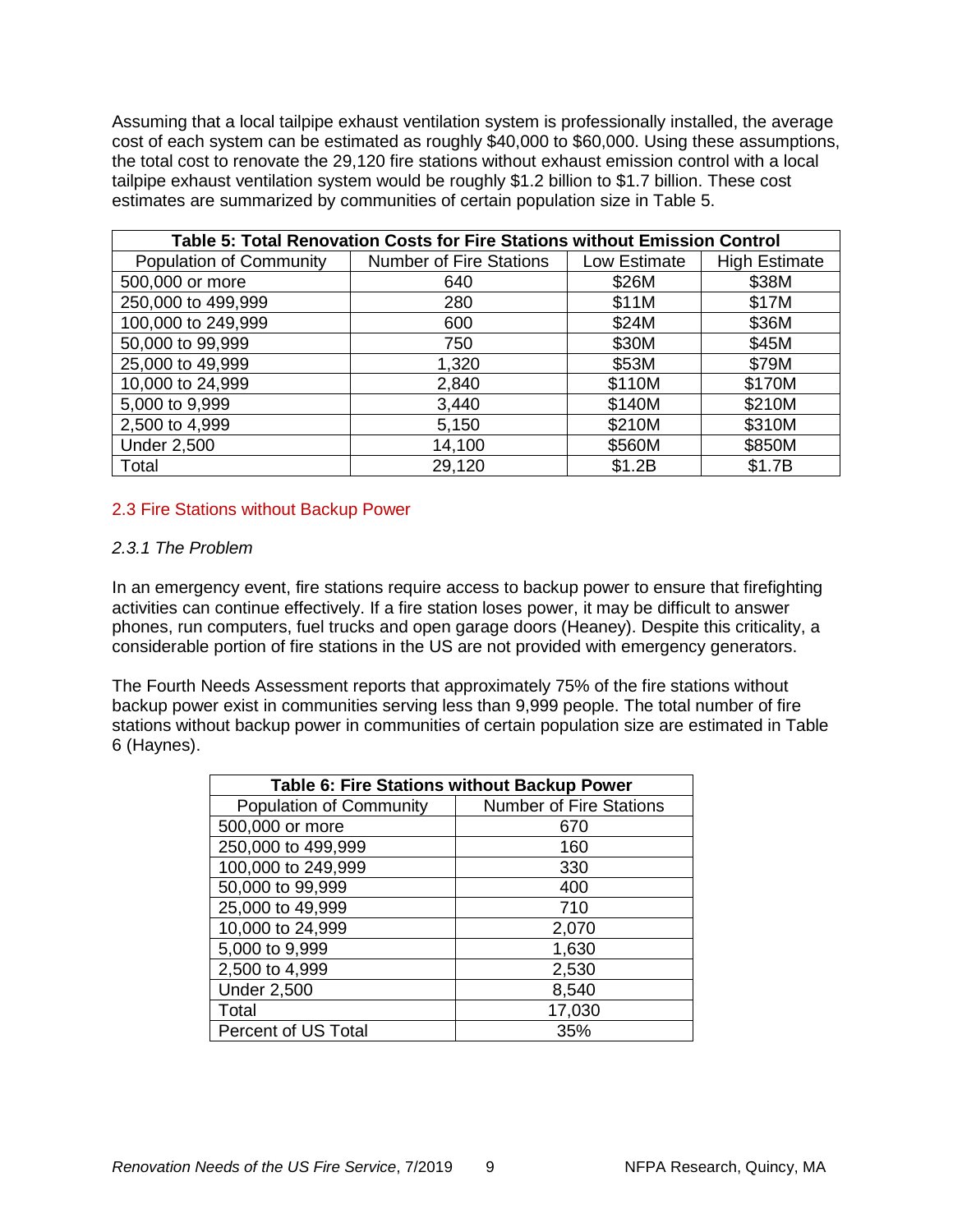The percent of fire stations without backup power has declined since 2001. This progression is illustrated in Figure 5 (Haynes).



*2.3.2 The Cost*

When selecting a generator for a fire station, it is important to consider the following characteristics (Heaney):

- **Essential Equipment** Fire Departments must determine which equipment is critical to maintaining effective operations. These systems typically include telecommunications, electrical outlets, lights, computers, fuel pumps, and garage door motors.
- **Generator Size** A licensed engineer can help determine which size generator will be required based on the electrical load of the fire station.
- **Fuel Source** Many fire departments are equipped with diesel fuel tanks for trucks which can be used to power the emergency generator. However, since fuel supply may be interrupted during the emergency event, fire stations may opt to install a natural gas generator or a bi-fuel generator that uses both diesel fuel and natural gas.

The Federal Emergency Management Agency (FEMA) provides a Hazard Mitigation Grant Program to assist with the installation of emergency generators in fire stations. In the model scenario provided by FEMA, a generator installation project costs approximately \$50,000 for a fire station serving up to 27,000 residents. This estimate assumes that the efficiency of the fire station drops to 50 percent when power is lost and the useful life for the generator is 19 years (Federal Emergency Management Agency). A Washington-based company called Resource Solutions reported success in using the FEMA Hazard Mitigation Grant Program to acquire generators for two separate fire districts. One project involved the installation of four fire station generators for roughly \$88,000 per generator while another project included the installation of five station generators for roughly \$100,000 per generator (Resource Solutions).

Based on the information provided by FEMA and Resource Solutions, a typical fire station generator installation is estimated to cost roughly \$50,000 to \$100,000. Using this assumption, the total cost to retrofit the 17,030 fire stations without backup power with an emergency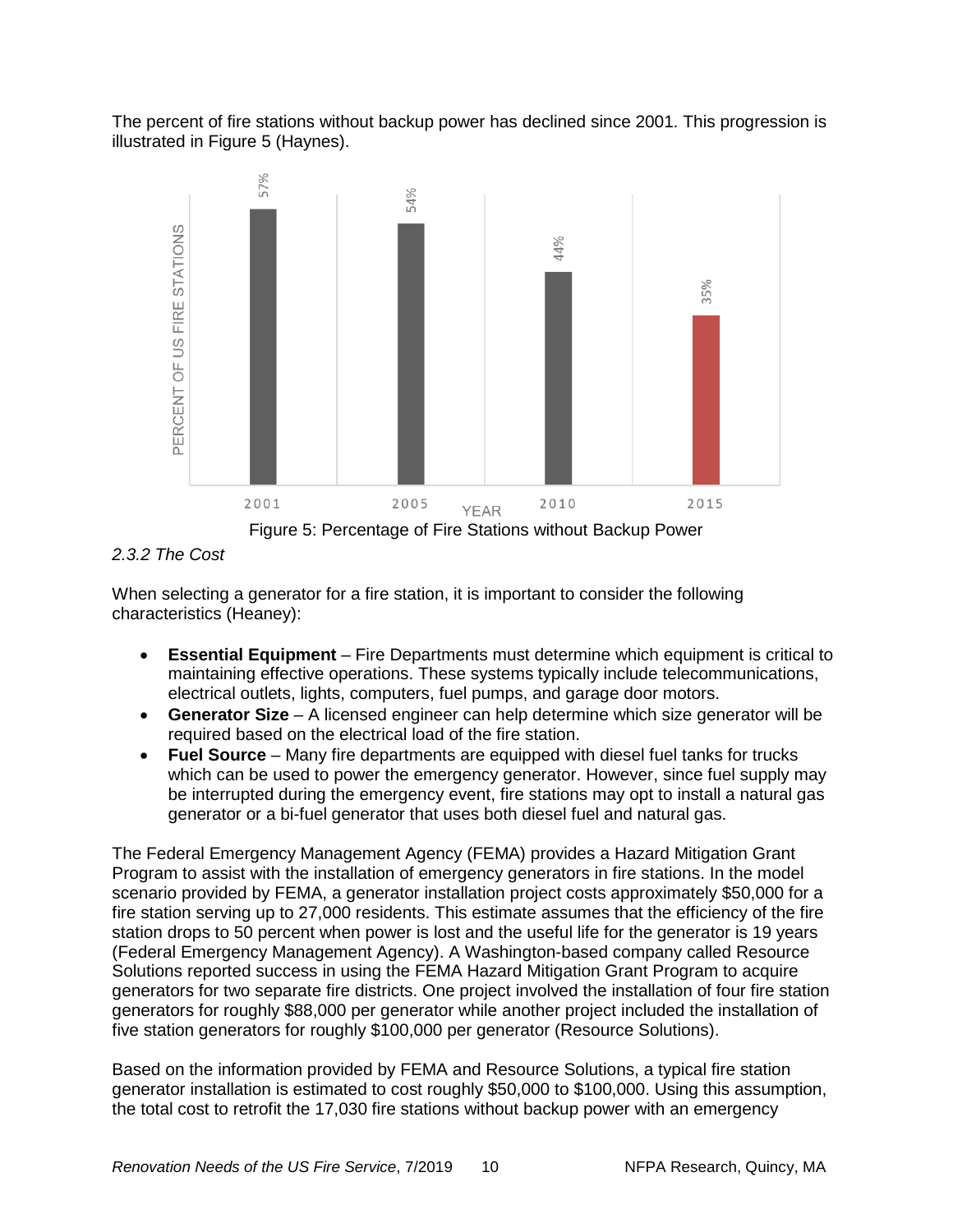generator would be roughly \$850 million to \$1.7 billion. These cost estimates are summarized by communities of certain population size in Table 7.

| Table 7: Total Renovation Costs for Fire Stations without Backup Power |                                |              |                      |
|------------------------------------------------------------------------|--------------------------------|--------------|----------------------|
| <b>Population of Community</b>                                         | <b>Number of Fire Stations</b> | Low Estimate | <b>High Estimate</b> |
| 500,000 or more                                                        | 670                            | \$34M        | \$67M                |
| 250,000 to 499,999                                                     | 160                            | \$8.0M       | \$16M                |
| 100,000 to 249,999                                                     | 330                            | \$17M        | \$33M                |
| 50,000 to 99,999                                                       | 400                            | \$20M        | \$40M                |
| 25,000 to 49,999                                                       | 710                            | \$36M        | \$71M                |
| 10,000 to 24,999                                                       | 2,070                          | \$100M       | \$200M               |
| 5,000 to 9,999                                                         | 1,630                          | \$82M        | \$160M               |
| 2,500 to 4,999                                                         | 2,530                          | \$130M       | \$250M               |
| <b>Under 2,500</b>                                                     | 8,540                          | \$430M       | \$850M               |
| Total                                                                  | 17,030                         | \$850M       | \$1.7B               |

#### 2.4 Fire Stations without Separate Facilities for Female Firefighters

#### *2.4.1 The Problem*

As the number of female firefighters continues to increase, many fire departments are recognizing a need to retrofit fire stations to accommodate women. These renovations include the construction of separate bathroom facilities, separate shower facilities, and partitions in sleeping quarters.

The first paid female firefighter in the US did not begin her employment as a public safety officer until 1973 (Turner). This is important to consider since roughly 43 percent of all US fire stations were constructed prior to 1976, or 40-years before the Fourth Needs Assessment was published in 2016. This means that a sizable portion of the operational fire stations in the US were constructed before the first paid female firefighter was even employed. As a result, many of these older fire stations were likely constructed without consideration for female firefighters.

The progression of female representation among career firefighters, according to the US Department of Labor statistics, is illustrated in Figure 6 (NFPA).

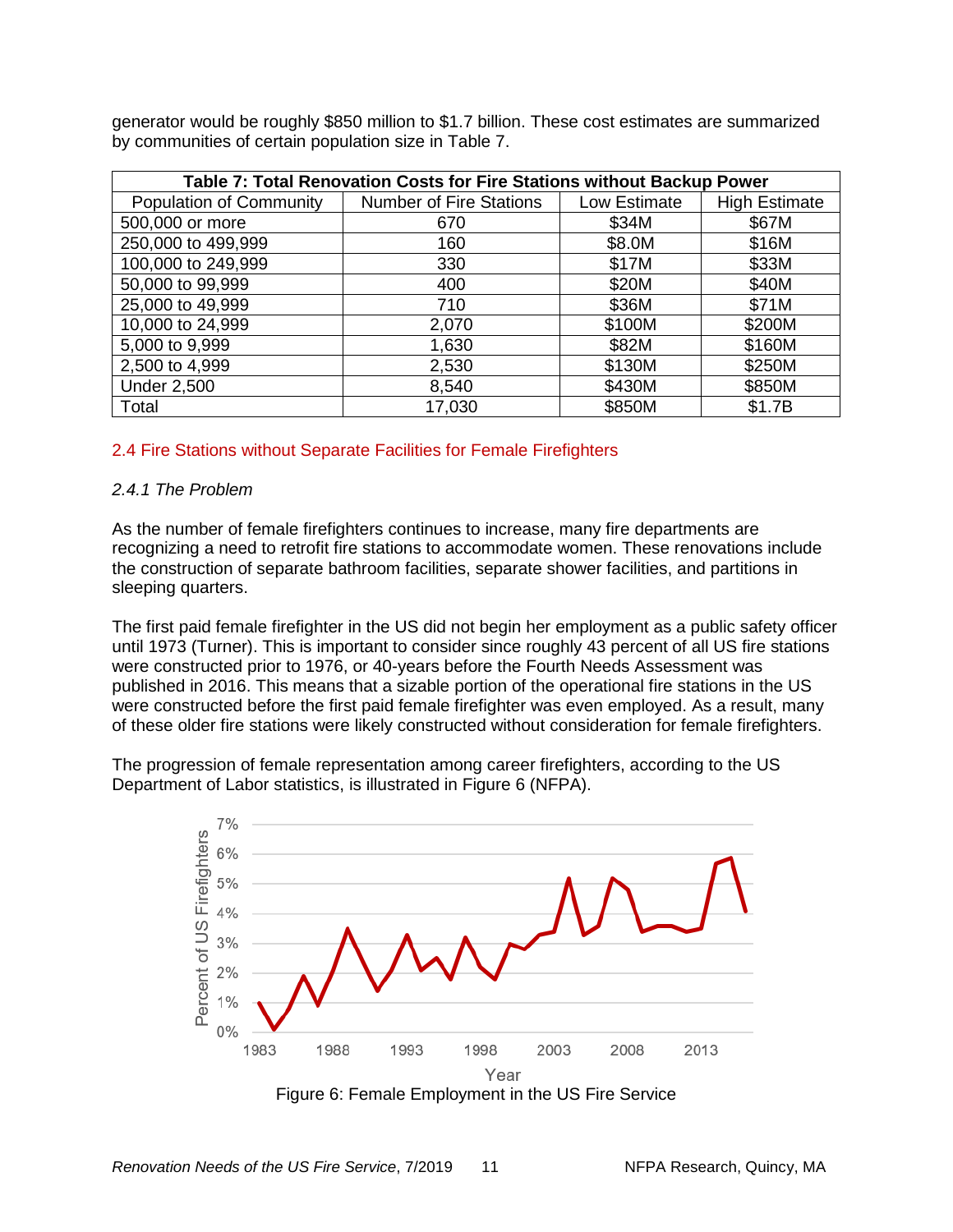The Fourth Needs Assessment estimates that roughly 7.1 percent of career firefighters were women in 2015. This value is slightly higher than the US Department of Labor statistics which estimates that roughly 5.9 percent of career firefighters were women in 2015 (NFPA). Since women represent roughly 14 percent of the police force and military, female representation in the fire service is considered to be low by comparison (McCoppin). However, the US Department of Labor estimation excludes the 91,150 women who served as volunteer firefighters in 2015 (Haynes). When volunteer firefighters are included in this calculation, women represented roughly 10 percent of all US firefighters in 2015 (Haynes). As a result, it is possible that female representation in the US fire service has been considerably understated in recent history.

It is also important to question if a singular statistic is an accurate characterization of female representation in the fire service since the distribution of male and female firefighters varies considerably between different types of fire departments. This is apparent in fire departments serving less than 2,500 people, where women are estimated to represent the majority of career firefighters. The percentage of female representation among career and volunteer firefighters of certain population size are summarized in Table 8 (Haynes).

| Table 8: Female Representation among Volunteer and Career Firefighters |        |           |       |
|------------------------------------------------------------------------|--------|-----------|-------|
| <b>Population of Community</b>                                         | Career | Volunteer | Total |
| 500,000 or more                                                        | 3.9%   | 44%       | 7.1%  |
| 250,000 to 499,999                                                     | 4.7%   | 27%       | 7.4%  |
| 100,000 to 249,999                                                     | 3.5%   | 58%       | 7.4%  |
| 50,000 to 99,999                                                       | 3.9%   | 18%       | 5.9%  |
| 25,000 to 49,999                                                       | 2.7%   | 14%       | 6.3%  |
| 10,000 to 24,999                                                       | 3.7%   | 11%       | 8.3%  |
| 5,000 to 9,999                                                         | 7.2%   | 8.9%      | 8.7%  |
| 2,500 to 4,999                                                         | 19%    | 10%       | 11%   |
| <b>Under 2,500</b>                                                     | 52%    | 11%       | 12.8% |
| Total                                                                  | 7.1%   | 11%       | 10%   |

The values in Table 8 and the corresponding tables in the Fourth Needs Assessment can be used to identify which fire departments are in critical need of separate facilities for female firefighters. For example, female representation in the fire service appears to be more common in communities serving less than 9,999 people. As previously noted in this report, roughly 61% of the aging fire stations, which were likely constructed without consideration of female firefighters, exist in these types of communities. It is unknown if previous renovation efforts have addressed this pattern of varied female representation in the fire service.

#### *2.4.2 The Cost*

In 2015, Tampa Fire Rescue in Florida began a project to retrofit their fire stations with separate facilities for female firefighters. To address this need, the department installed six-foot-high privacy partitions where male and female firefighters share sleeping quarters. This project included the renovation of 17 older fire stations that were constructed when Tampa Fire Rescue was exclusively male. The reported project cost was \$160,000, or roughly \$9,400 per fire station (Tampa Tribune).

In 2015, the New York City Fire Department (FDNY) began a similar project on a larger scale. While there are more than 10,000 FDNY firefighters, only 44 are women. Despite the limited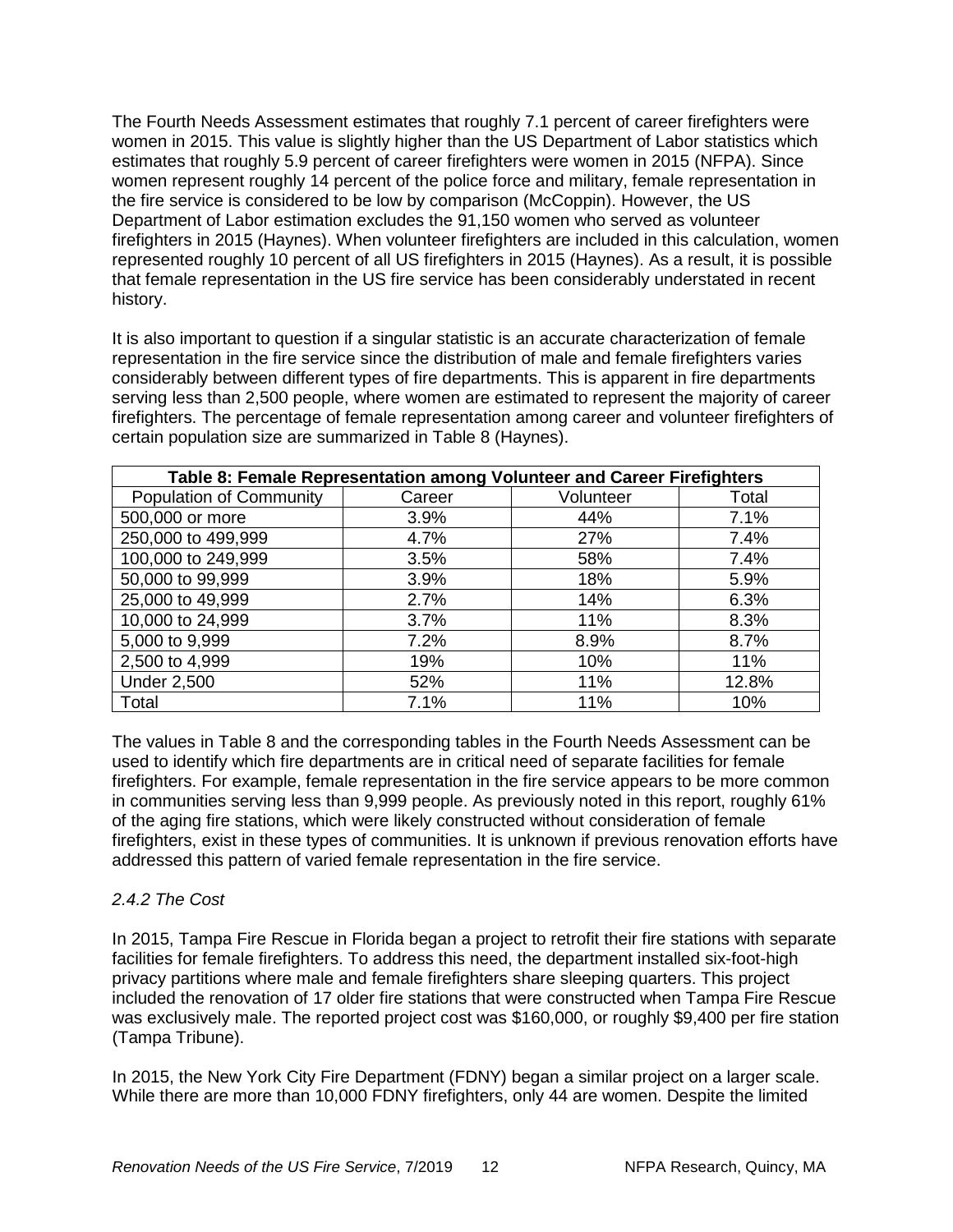number of female firefighters, renovations were completed to install separate locker rooms, restrooms and shower facilities in 168 of New York's fire stations. According to the FDNY Commissioner, women are not assigned to fire stations without female facilities. To complete renovations in the remaining 47 fire stations, the reported project costs are \$50 million (Chayes).

Since the total number of fire stations without separate facilities for female firefighters is unknown, the total cost to upgrade all fire stations with this deficiency is difficult to estimate. Moving forward, it is recommended that this topic is further researched to determine the magnitude of this issue and develop strategies to mitigate the deficiency.

#### 2.5 Fire Stations in Need of Mold Remediation

#### *2.5.1 The Problem*

There is an industry perception that mold growth in fire stations is a common problem, however, the exact magnitude of this issue is unknown. Mold has the potential to cause reactions similar to seasonal allergies for some people including nasal stuffiness, eye irritation, and sneezing. Exposure to very high levels of mold can cause hypersensitivity pneumonitis which has symptoms similar to pneumonia (International Association of Fire Fighters).

Indoor mold growth usually indicates water damage, prolonged humidity, or dampness (International Association of Fire Fighters). For these reasons, mold growth in fire stations is a typical concern. For example, the Nashville Fire Department tested all of its fire stations in 2011 after a firefighter was diagnosed with respiratory issues relating to mold. The inspectors discovered mold in 33 of the 37 fire stations tested during the assessment (Firehouse).

In all fire stations, funding should be allocated to mold prevention. To prevent mold growth in fire stations, the following characteristics should be considered (International Association of Fire Fighters):

- **Humidity** Humidity levels should be minimized through the use of an air conditioner or dehumidifier.
- **Ventilation** Adequate ventilation should be provided through the installation of exhaust fans.
- **Mold Inhibitors** Mold inhibitors should be added to paint before application inside of the fire station.
- **Cleaning Products** Bathrooms and other areas susceptible to mold growth should be cleaned regularly with mold killing products.

#### *2.5.2 The Cost*

If mold is discovered in a fire station it should be removed. The cost of mold remediation is dependent on the amount of mold spread throughout the fire station. Large-scale mold remediation, including mold growth in multiple rooms or the HVAC system, should be performed by an experienced professional. As a result, the costs to remediate mold growth in a fire station can vary substantially (International Association of Fire Fighters).

In 2017, the Conroe Fire Station in Texas approved a \$90,000 project to remove mold caused by heavy condensation from an air-conditioning unit. Since the fire station was constructed in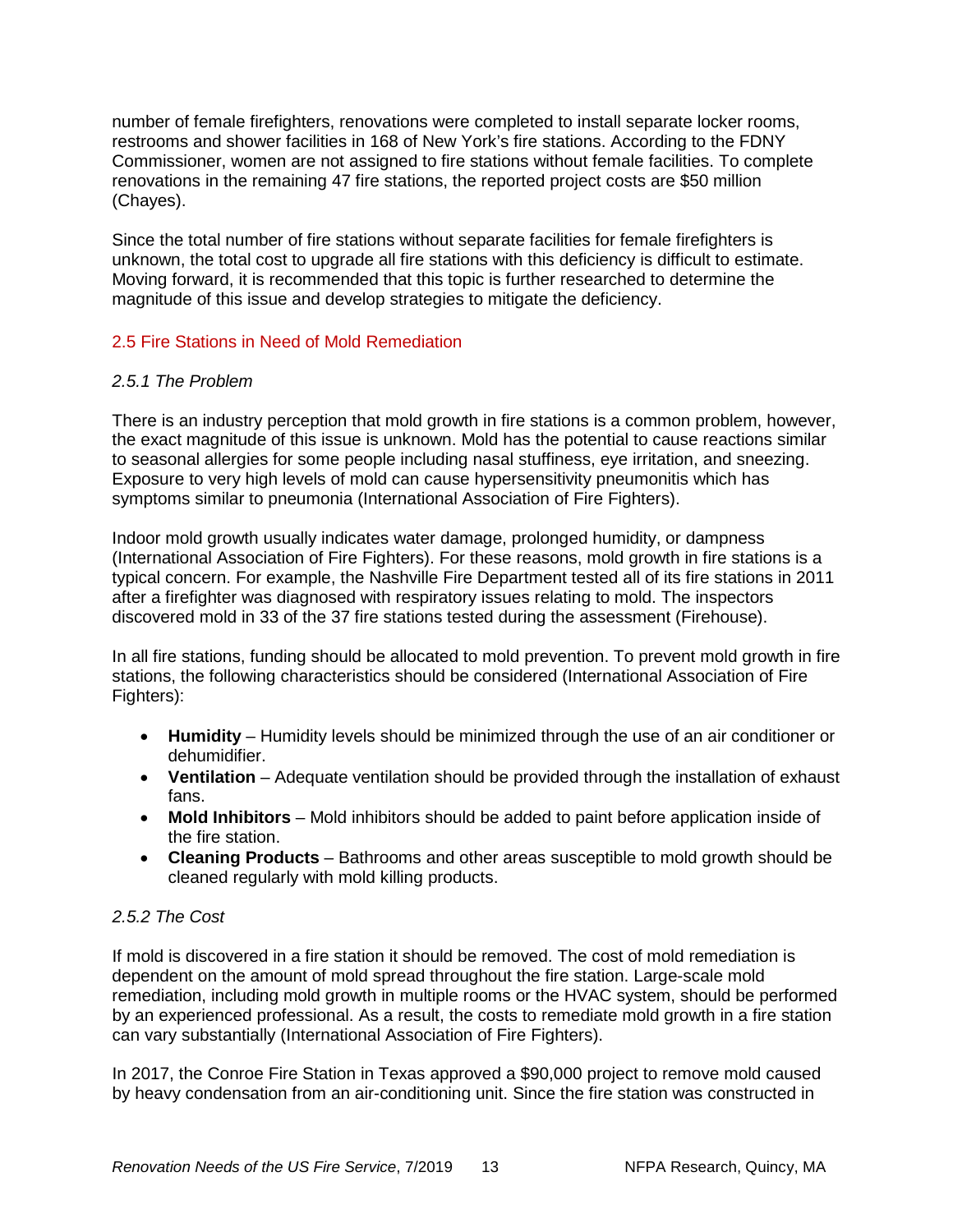2011, this example demonstrates the potential for mold growth even in newer facilities (Dominguez).

Another fire department that recently completed a mold remediation project is the Cash Corner Fire Station in South Portland, Maine. In 2018, the Cash Corner Fire Station planned a project to remove mold throughout the ceiling, insulation, and walls of the facility with an estimated construction cost of \$1.3 million. The South Portland Fire Chief described the building as a "mold incubator" due to a design that made the building airtight. Mold remediation of this scale reportedly involved stripping the building to its frame and rebuilding (Laaka).

There has been limited research quantifying the magnitude of this problem. Moving forward, it is recommended that further research is conducted to determine how many fire stations are in need of mold remediation. This research can be used to evaluate the severity of the issue and estimate the total cost to remediate all fire stations affected.

## 3. Conclusion

Although the conditions within US fire stations are continuing to improve, there are still many issues that need a resolution. While previous studies have estimated the magnitude of the deficiencies noted in this report, the costs of renovation efforts are ultimately dependent on the severity of each issue within the individual fire stations. Moving forward, it is critical that the progress of these renovations is recorded and shared with the fire service and policymakers. For this reason, the NFPA Needs Assessment of the US Fire Service is a critical tool to ensure that the safety for firefighters continues to improve nationwide.